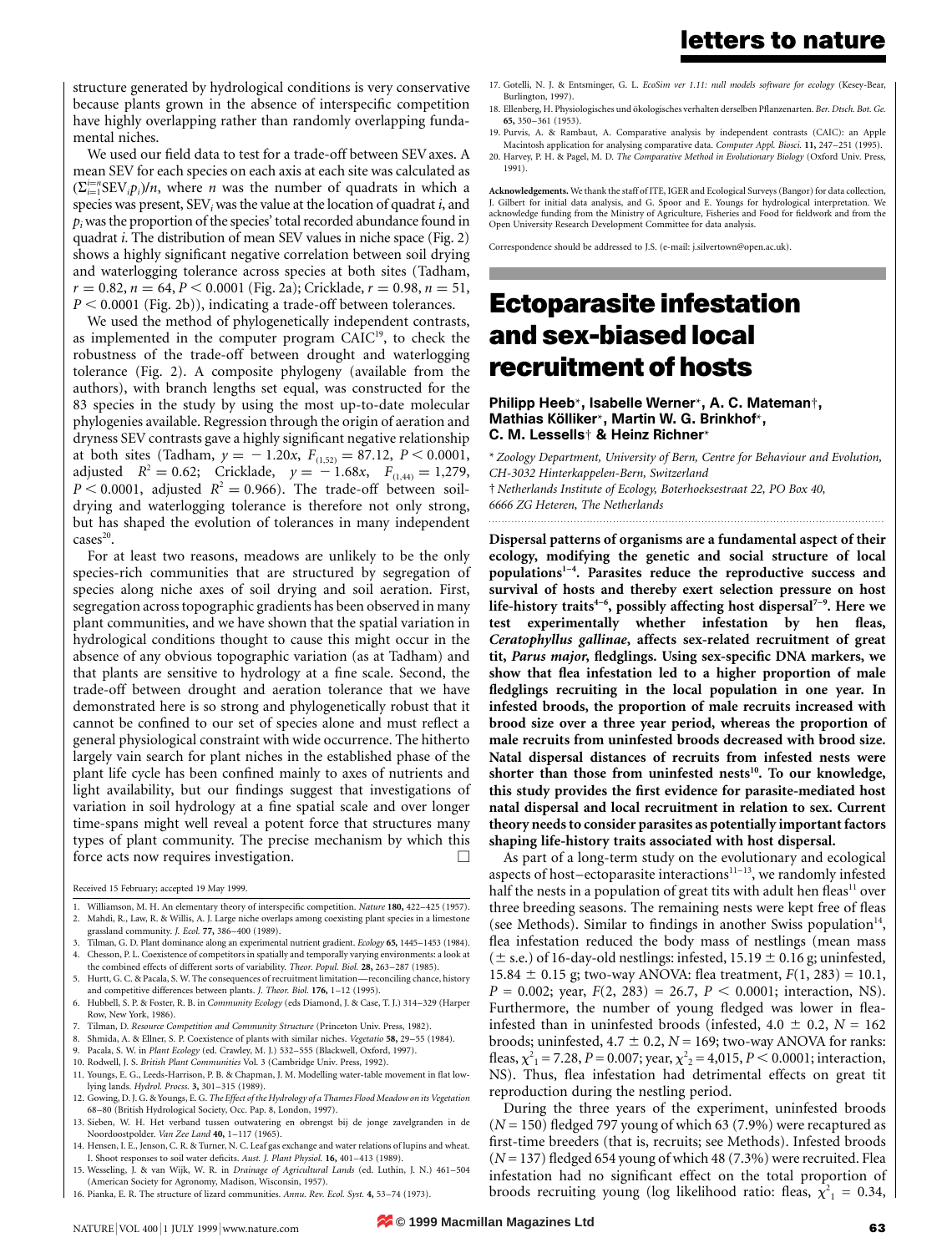## letters to nature

|                   |  |  | Table 1 Logistic regression on the proportion of fledglings per brood |  |  |
|-------------------|--|--|-----------------------------------------------------------------------|--|--|
| recruited locally |  |  |                                                                       |  |  |

|                                                                            | (Change in)<br>d f   | (Change in)<br>deviance               | P                           |
|----------------------------------------------------------------------------|----------------------|---------------------------------------|-----------------------------|
| Null model<br>Full model<br>Year<br>Nestling mass<br>Year*nestling mass    | 280<br>275<br>2<br>2 | 300.4<br>204.4<br>75.5<br>11.8<br>6.0 | < 0.0001<br>< 0.001<br>0.05 |
| Rejected terms<br>Flea infestation<br>Laying date<br>Year*flea infestation | 2                    | 0.07<br>2.80<br>0.12                  | O 79<br>0.10<br>0.90        |

Logistic regression<sup>30</sup> on the number of young recruited with the number of young fledged as<br>the binomial denominator. Degrees of freedom in the null model indicate the number of broods. The effect of fleas remains nonsignificant when nestling mass is excluded from the model ( $P > 0.50$ ).

 $P = 0.55$ ; year,  $\chi^2_{2} = 57.53$ ,  $P < 0.0001$ ; interaction, NS), on the number of recruits per brood (Wilcoxon two-sample test:  $Z = -0.81$ ,  $P = 0.42$ ) or on the proportion of fledglings recruited per brood (Table 1). As found in other studies on passerines, the probability of recruitment of fledglings was positively correlated with their mass<sup>15</sup> (Table 1). In our study, flea infestation reduced the body mass of nestlings and the number of fledglings, but there was no evidence that fleas affected overall local recruitment. The relatively low reproductive performance of our great tit population compared with other Swiss populations indicates that our study area is a rather poor habitat<sup>14,16</sup>. One possible explanation for the absence of an effect of fleas on local recruitment could be that more fledglings from uninfested nests dispersed away from our study area<sup>17,18</sup>.

It has been suggested that the detrimental effects of parasites on adults depends on the sex of the host<sup>19</sup>. To examine whether flea infestation affected the recruitment of fledglings in relation to gender, we used sex-specific DNA-markers to determine the sex of young from 64 broods in one year (see Methods). Results showed that the proportion of males in the brood at fledging did not differ between flea treatments ( $Z = 0.14$ ,  $P = 0.9$ ; Fig. 1), and did not differ significantly from parity (both  $P > 0.5$ ). However, we found that the proportion of male recruits differed in relation to flea infestation  $(Z = 2.15, P = 0.03)$ . A greater proportion of male fledglings was recruited from flea-infested broods, whereas recruitment in uninfested broods was not significantly sex-biased (Fig. 1). Thus, flea infestations resulted in a significant bias in the proportion of male fledglings recruited, which could result from sex-related



Figure 1 Flea infestation and proportion of males in great tit broods at fledging (white bars) and recruitment (black bars). Median values and interquartile ranges are shown. Number of broods recruiting young are in brackets. In infested broods, there was a significant difference in the proportion of males between fledging and recruitment (paired t-test:  $t = -2.2$ , d.f. = 16,  $P = 0.04$ ; indicated by \*). In uninfested broods the difference was not significant ( $t = 1.8$ , d.f. = 22,  $P = 0.09$ ; indicated by NS). The change in the proportion of males between fledging and recruitment was significantly different between treatments ( $t$ -test:  $t = 2.81$ , d.f. = 38,  $P = 0.007$ ).

differences in dispersal and/or mortality of fledglings after leaving the nest<sup> $7,17,20$ </sup>.

We analysed the data on all the recruits from the three years of experimental infestation to determine whether enhanced nestling competition within broods associated with flea infestation<sup>21</sup> and the number of young in the brood<sup>22,23</sup> affected the proportion of male recruits. We found a significant interaction between brood size at hatching and flea treatment on the proportion of male recruits in a brood (Fig. 2). In infested nests the proportion of male recruits tended to increase with brood size, whereas in uninfested broods the proportion of male recruits tended to decrease with brood size (Fig. 2). Our results indicate that increasing competition among nestlings in larger and infested broods lead to higher male local recruitment. Another study on great tits showed that an experimental enlargement of brood size also led to male-biased local recruitment<sup>22</sup>. In our study, variation in the effect of fleas with brood size on the proportion of male recruits could explain the fact that there was no overall significant effect of fleas on the total number of male and female recruits (uninfested, 29 males and 34 females; infested, 29 males and 19 females;  $\chi^2_{1} = 2.27$ ,  $P = 0.13$ ).

We found no significant effect of fleas on the proportion of male fledglings when we analysed all broods sexed with DNA-markers  $(Z = -0.53, P = 0.60, N = 37$  and 27), showing that fleas did not lead to sex-ratio biases in broods at fledging. In broods where we determined the sex of nestlings, males were heavier than females (mean difference at 14 days old:  $0.7 g \pm 0.1$ ;  $N = 64$ ,  $P < 0.001$ ). The sexual dimorphism in nestling body mass was not significantly affected either by fleas or by the number of young in the brood (fleas:  $F(1, 61) = 0.32$ ,  $P = 0.57$ ; brood size:  $F(1, 61) = 0.03$ ,  $P = 0.86$ ). Thus, differences in the proportion of males recruited were apparently not mediated by sex-dependent effects of fleas, or brood size on nestling body mass. There was no significant difference in the relative body mass of recruits in the two treatments (body mass deviation from the brood mean on day 14 (controlling for year and sex):  $F(1, 106) = 0.77$ ,  $P = 0.38$ ). This result indicates that young recruiting in the two treatments occupied similar relative positions in the body mass hierarchy within their broods<sup>23</sup>.



Figure 2 Interaction between flea infestation and brood size at hatching on the proportion of male recruits. Open symbols are for uninfested, and filled symbols for infested broods ( $N = 75$ ). Fitted lines are from a logistic regression model on the number of male recruits (nominator) relative to the total number of recruits  $($ denominator) $^{30}$ , with year, flea treatment, brood size and their interactions as predictor variables. Only the interaction between flea treatment and brood size was significant (change in deviance of 5.49, d.f. = 1,  $P$  = 0.02; full model deviance was 101.8, d.f. = 71); all other effects were nonsignificant ( $P > 0.20$ ).